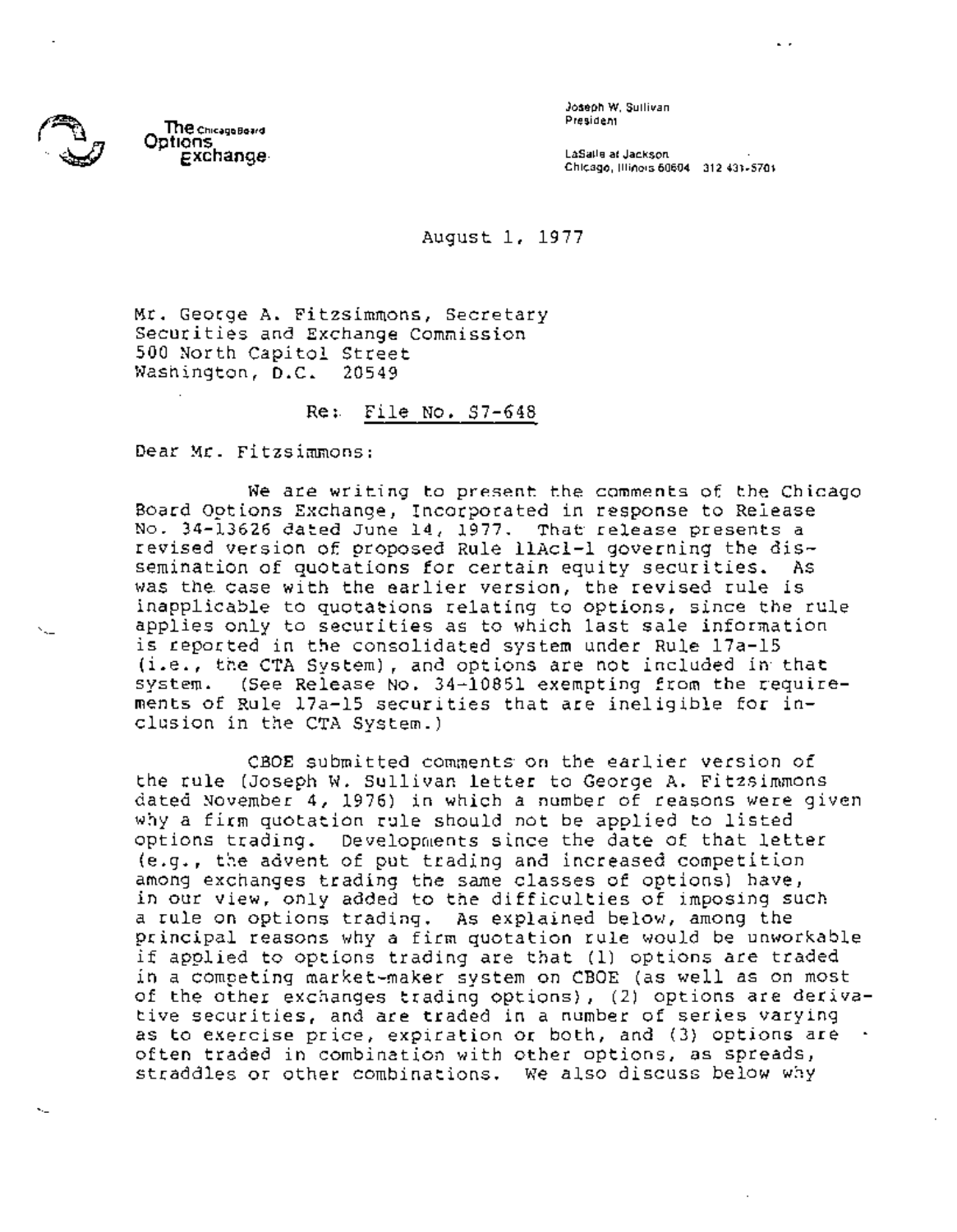$\mathbf{v}_{\text{max}}$ 

the Commission's proposed exemptions from the rule would be inadequate to deal with the special problems presented by options trading.

Following the discussion of options trading, we will briefly present our reasons for believing that certain features of the proposed rule would cause problems in their application to stock trading, and could have the effect of reducing marketmaking competition in stocks. These problems would be particularly acute with respect to CBOE's pending proposal to commence stock trading, which was filed in response to the proposals of others to trade stocks and options together.

## WHY A FIRM QUOTATION RULE SHOULD NOT APPLY TO OPTIONS

Competing Market-Maker System. CBOE's options market differs from the traditional stock exchange market in that CBOE has replaced the traditional exchange specialist who has combined brokerage and market-making functions with (i) a single Board Broker who holds the book of agency limit orders and (ii) a~ group of competing market-makers who, in competition with each other, collectively perform the market-making function of the traditional specialist. There are alsb floor brokers on CBOE, but here, too, the broker and dealer functions are separated, since no CBOE member may on the same day execute orders as agent and as principal in options relating to the same underlying security. This market-making system, which was first introduced by CBOE when it began trading options in 1973, has to a large degree served as the model for the options programs of other exchanges that have subsequently begun to trade options.

Perhaps the most obvious difference between CBOE's competing market-maker system and the unitary specialist system is that under the former system there are many more individual market-makers entering bids and offers in each security. Further, since these market-makers may not represent agency orders, and because many types of options orders cannot be held in the Board Broker's book, there are also a great number of brokers in each trading crowd bidding and offering on behalf of customers. Typical trading crowds on CBOE include 8-10 market-makers, 4-6 floor brokers, plus the Board Broker, and considerably larger trading crowds are not uncommon. Reflecting these large and busy trading crowds, and the great number of persons entering bids and offers in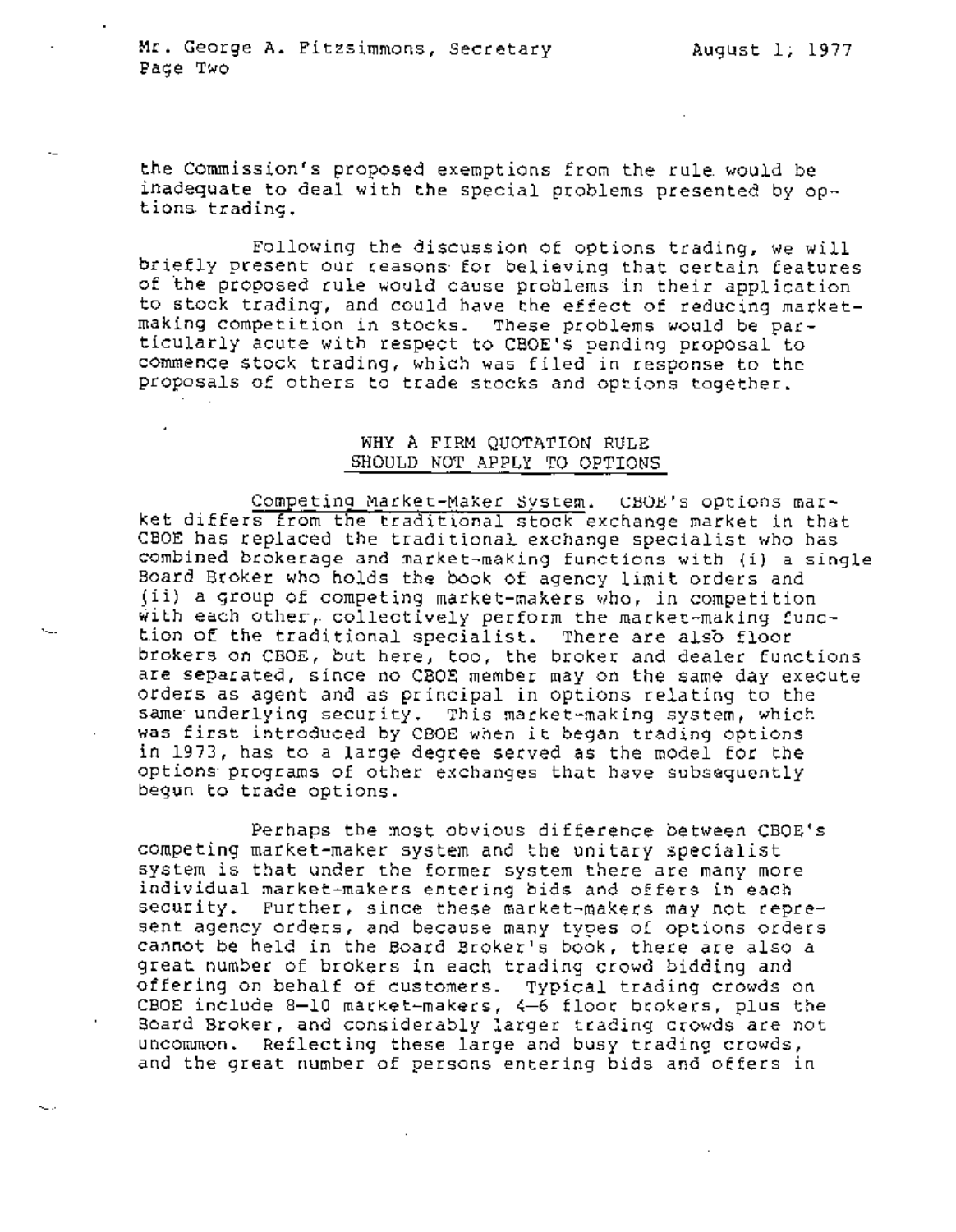each security, CBOE has developed a unique system for collecting and disseminating current quotations. In each crowd there is an exchange employee whose sole task is to monitor the quotations that are made from moment to moment by market-makers, floor brokers and the Board Broker, and to publish a representative bid and offer with respect to each security traded in the Crowd at any time. During an average trading day, this system results in approximately 20,000 separate quotations being published for the 95 call and 5 put classes of options traded on CBOE. Each of these quotations represents a bona fide bid or offer entered by a person willing to buy or sell at the quoted price, although these quotations would not meet the firmness requirement of the proposed rule. However, we do not think that these quotations are any the less useful for not being firm, since the usefulness of these quotations is not dependent upon how long a time after their entry they remain good, but rather is that they provide a "sense" of the current state of the market that is not otherwise obtainable away from the floor. In fact, a likely result of imposing a firmness requirement on these kinds of quotations would be to detract from their usefulness, since under a firm quotation rule many quotations will not be entered at all, reflecting the reluctance of options market-makers to enter bids and offers into a system that does not provide the capability of quickly adjusting them in response to changing market conditions.

Turning to the cost side of the cost-benefit equation, in a competing market-maker system the costs of implementing a firm quotation system would be enormous. In order to collect and publish current quotations under its present system, CBOE employs 46 quotation reporters for its i00 option classes, and this number will expand as more put classes are added. Yet expensive as this is, it could not begin to meet the requirements of a firm quote rule under which each quotation, including size, would have to be identified with the particular market-maker, floor broker or Board Broker that was responsible for it. In addition, under a firm quote rule there would have to be the capability of permitting each member who had previously submitted a quote to withdraw or modify that quote on an immediate basis so as to terminate his responsibility for a quote that is no longer current. Any system that might be developed to accomplish this would, we believe, necessarily result in each market-maker, floor broker and Board Broker being literally tied to his own computer terminal. Apart from the enormous financial costs of such a system, its implementation would undoubtedly result in radical changes in the nature of any competing market-maker system operating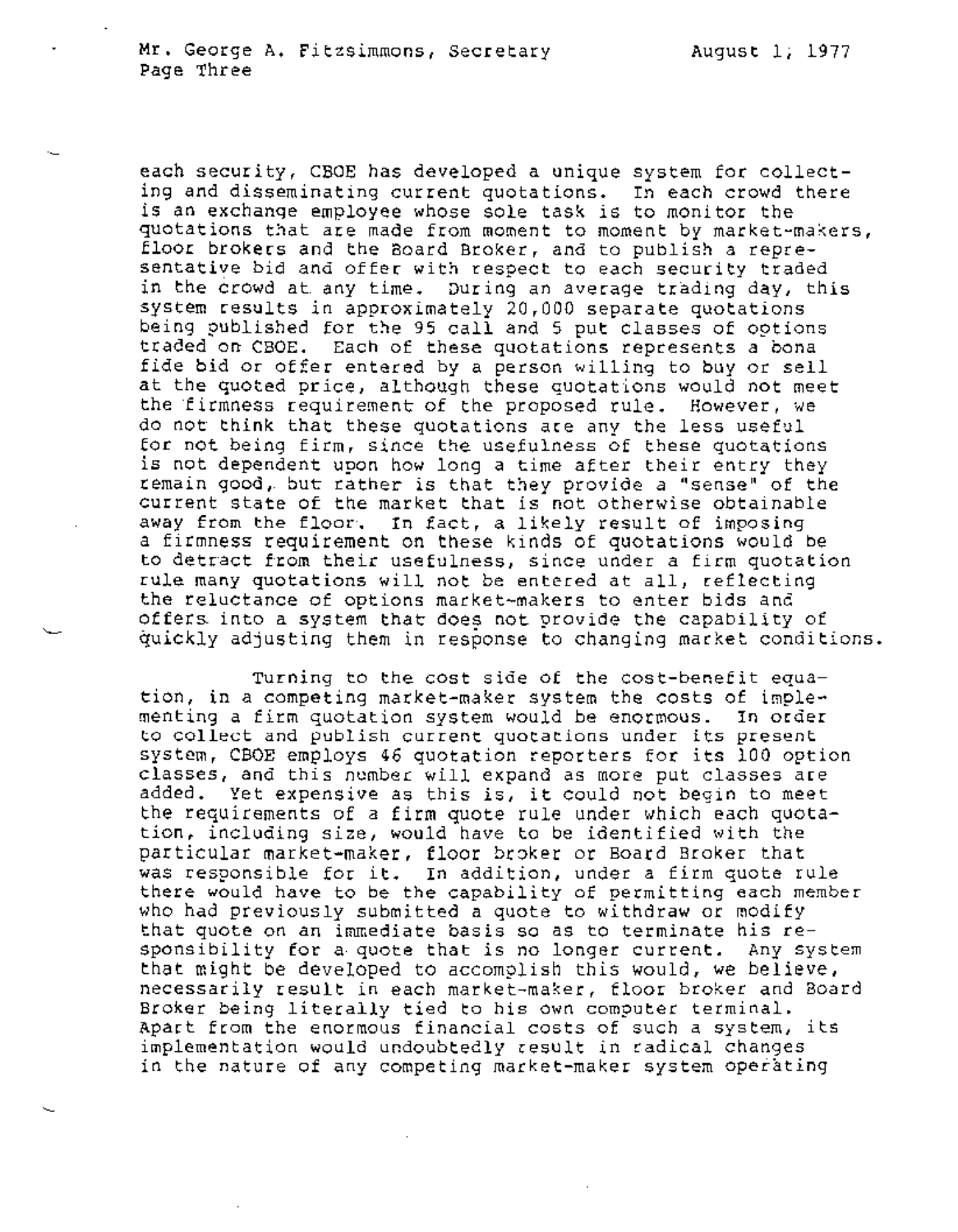under it. $*$  Reflecting these enormous costs and other burdens, we believe that as a practical matter it would be impossible for an exchange to provide meaningful market-making competition on its floor and at the same time comply with the proposed rule.

In fact, given the number of persons that are constantly entering quotes in CBOE's options market, the inclusion of size information alone, apart from any firmness requirement, gives rise to technical difficulties almost as great as those presented by a firm quote rule. The problem is much like that discussed above: namely, that without a system to identify particular quotes with the persons making them, specific size information is meaningless. We are studying the possibility of including in published quotation information under our present system some indication of approximate size based upon the quote reporter's sense of the number of options being bid or offered at the published price, but even this raises technical questions of capacity with respect to our equipment and that of quote vendors.

Finally, we would point out that as a result of the foregoing, the imposition of a firm quote rule in respect of options would mean that those exchanges such as CBOE that trade options under a competing market-maker system would probably have to abandon that system, resulting in an overall decline in the level of competition. Even if these exchanges could somehow adapt their competing market-maker systems to function under a firm quotation rule, the systems costs necessary to effectuate such an adaptation would place these exchanges at a serious competitive disadvantage compared to those options exchanges that operate under a unitary specialist system.

Options are Derivative Securities and are Traded in Several Different Series. The price of an option is largely dependent on the price of the underlying security, and for certain "in-the-money" options this dependence is virtually absolute. This means that bids or offers that may be made for an option at any time cannot hold once the market for the underlying security has changed. Thus, unlike stocks,

<sup>\*</sup> Operating difficulties aside, our preliminary estimates are that the investment in computer equipment alone to support such a system could range from five to eight million dollars, depending upon the functions to be performed.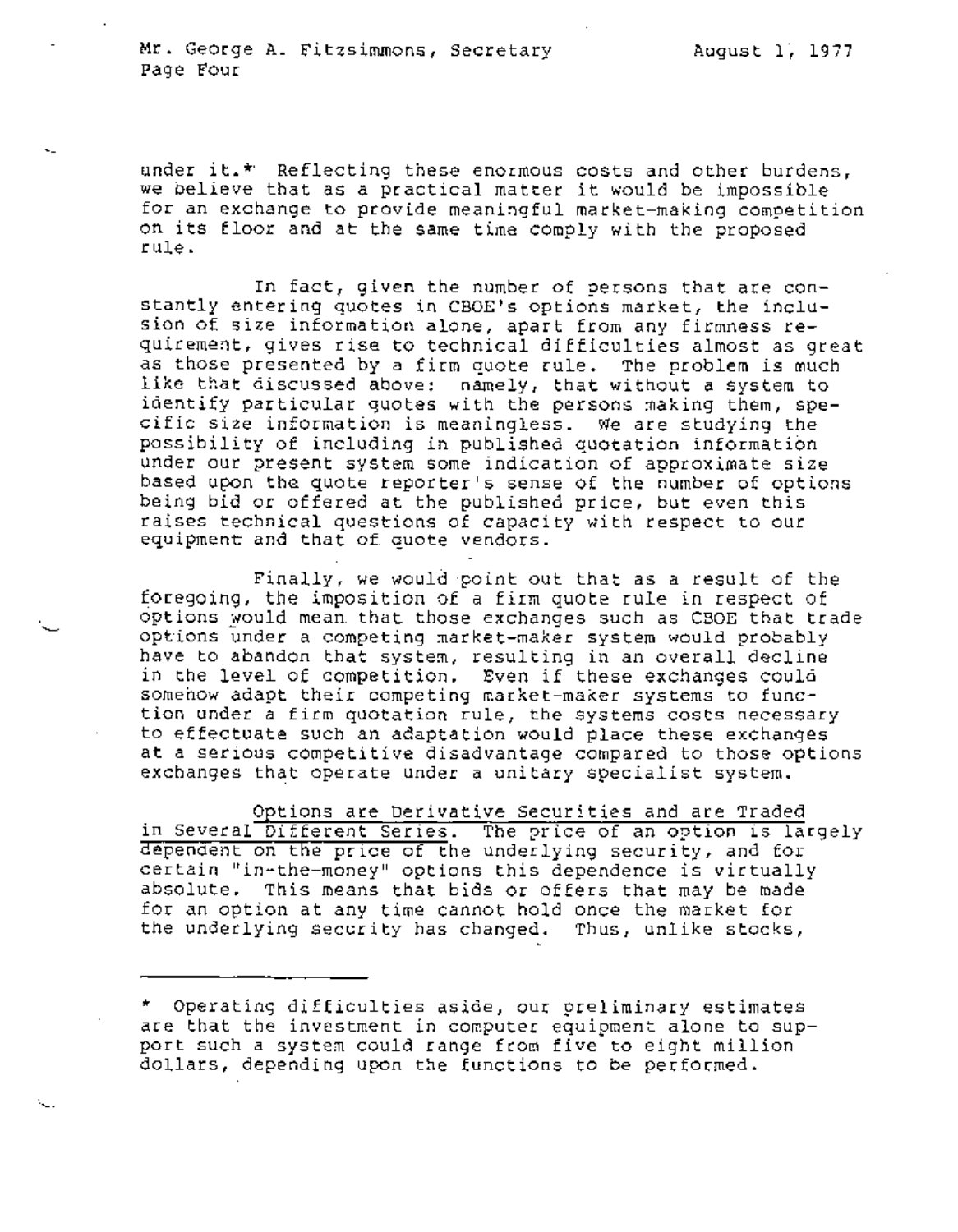N.

N.

in the case of options one must monitor one's quotations not only against transactions in the quoted security, but also against transactions in the underlying security. And, as if this were not enough, there is the added complicating fact that options are traded in a number of different series, varying as to expiration price, expiration date or both, and here, too, price relations must be kept in line.

In the average option class traded on CBOE, there are 8 to 10 different series available at any time, and in certain classes the number has been much higher, reflecting that additional series have been opened on account of price movements in the underlying security or on account of stock splits or distributions. In those underlying securities where puts as well as calls are available, the number of series is double those stated above. Since options that relate to three underlying securities are traded at each post on the CBOE floor, each market-maker (and, potentially, each floor broker) in the crowd must monitor the market in 24-30 different securities at the same time (48-60 securities whose puts are traded), and must be prepared to modify or withdraw his quotes on account of changes in the market for any of these securities. Plainly if the~ bids and offers of brokers or dealers were firm under these circumstances, the market could not function. And, as discussed below, the notion that this problem could be solved through the application of a limited time grace period falls of its own weight.

Combination Orders. As previously noted, options are often traded as spreads, straddles or other combinations. Commonly these are bid or offered at net prices, leaving it to the broker or dealer to fill the separate components of the order at whatever prices net to a price as good as or better than that stated in the order. Thus an order to "buy" a particular spread involving the purchase of one option and the concurrent sale of another at a net price of 3 could be filled by buying the first option at 7-1/2 and selling the other option at  $4-1/2$  or buying the first at  $7-3/8$  and selling the second at 4-3/8. Often a broker or dealer holding such a combination order will enter a bid or offer for one "leg" of the combination, provided he is able to fill the other leg at a price that will permit the entire order to be filled at the net price. But no broker or dealer would enter quotes for one leg only if it meant they were firm until withdrawn. Either such contingent quotes would have to be excluded from the operation of the rule, or they would just not be entered. Yet given the importance of these kinds of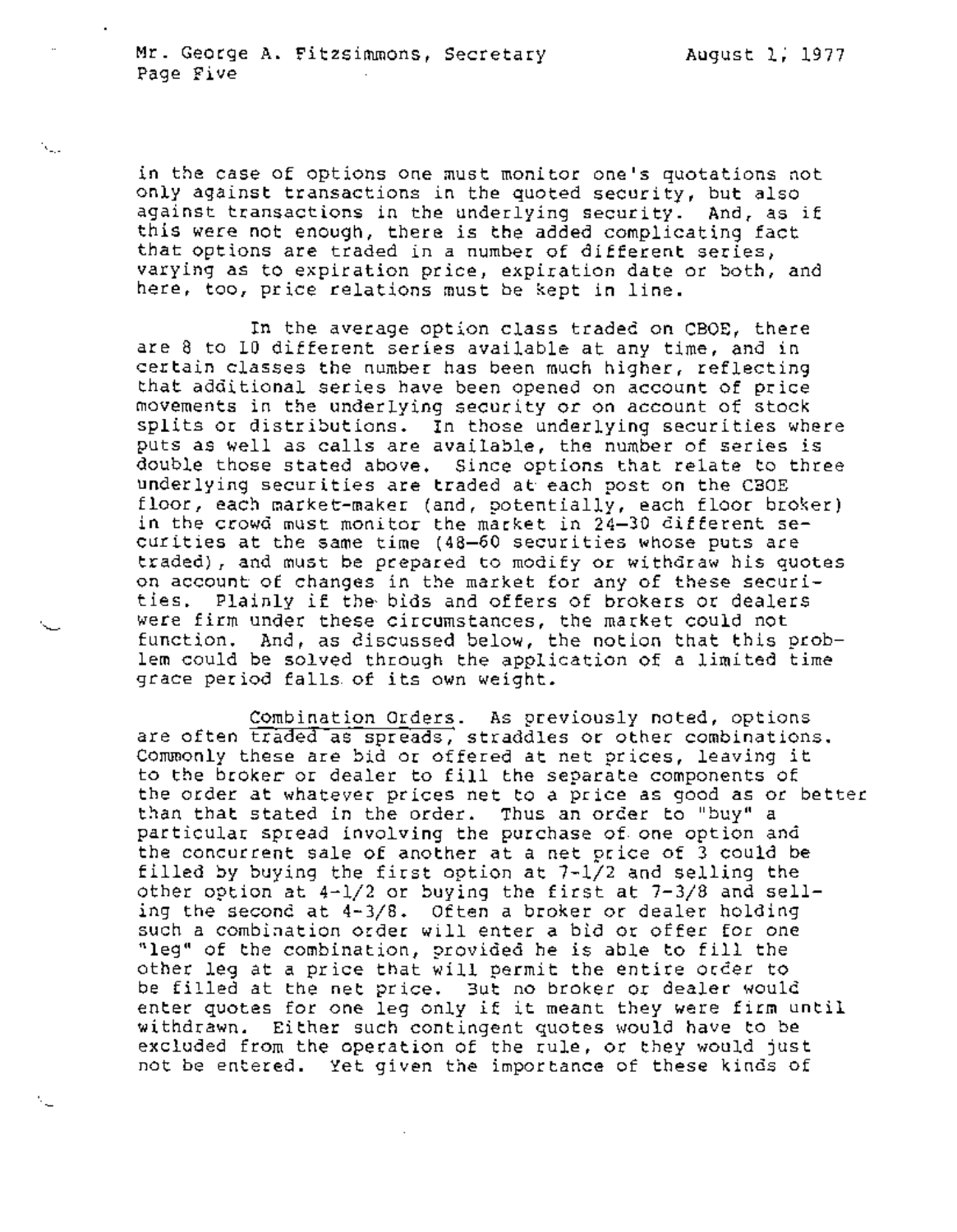orders in the options market, their exclusion would significantly reduce the usefulness of published quotation information and would result in a non-published market-within-themarket available only to certain professionals but not to the public.

Proposed Exemptions. The Commission recognizes that there are circumstances when the firmness requirement of the rule should not apply, for the rule provides a number of exceptions to this requirement. As we understand the rule, the firmness requirement would not apply to: (i) bids or offers by brokers or dealers (other than exchange market-makers) that are "cancelled or withdrawn if not executed immediately after communication" [these quotations are not required to be collected and published], (ii) quotations made when the level of trading activity or other unusual conditions make it impossible for an exchange to make quotations available currently, (iii) quotations that have been followed by a subsequent transaction in the reported security, except that these quotations again become firm if not revised within three minutes after the subsequent transaction, and except that certain quotations made on exchanges are not relieved of the firmness requirement by reason of subsequent transactions on the same exchange at the same price that do not complete a single order.

While in theory these-exemptions seem well founded, in practice we believe they are likely to prove unworkable in any competing market-maker system, and so far as options are concerned, neither these exemptions nor any others we have. been able to identify could possibly be implemented. Thus, for example, while we agree with the appropriateness of excluding immediate or cancel orders from quotations published under the rule, the fact that this exclusion would not apply to exchange market-makers would pose serious problems insofar as options are concerned. Further, immediate or cancel orders are only one of the many kinds of special or contingency orders found in the options market (others include spreads, straddles and other combinations where one component of the order is contingent on the execution of the other component). Since none of these could be reflected in published firm bids or offers, there would have to be some sort of express exemption for all such contingent quotes.

Of course, it is an inherent limitation of any quotation system that there will always be some bids and offers that are not shown, but this is only a further reason why quotation information should be viewed only as providing a general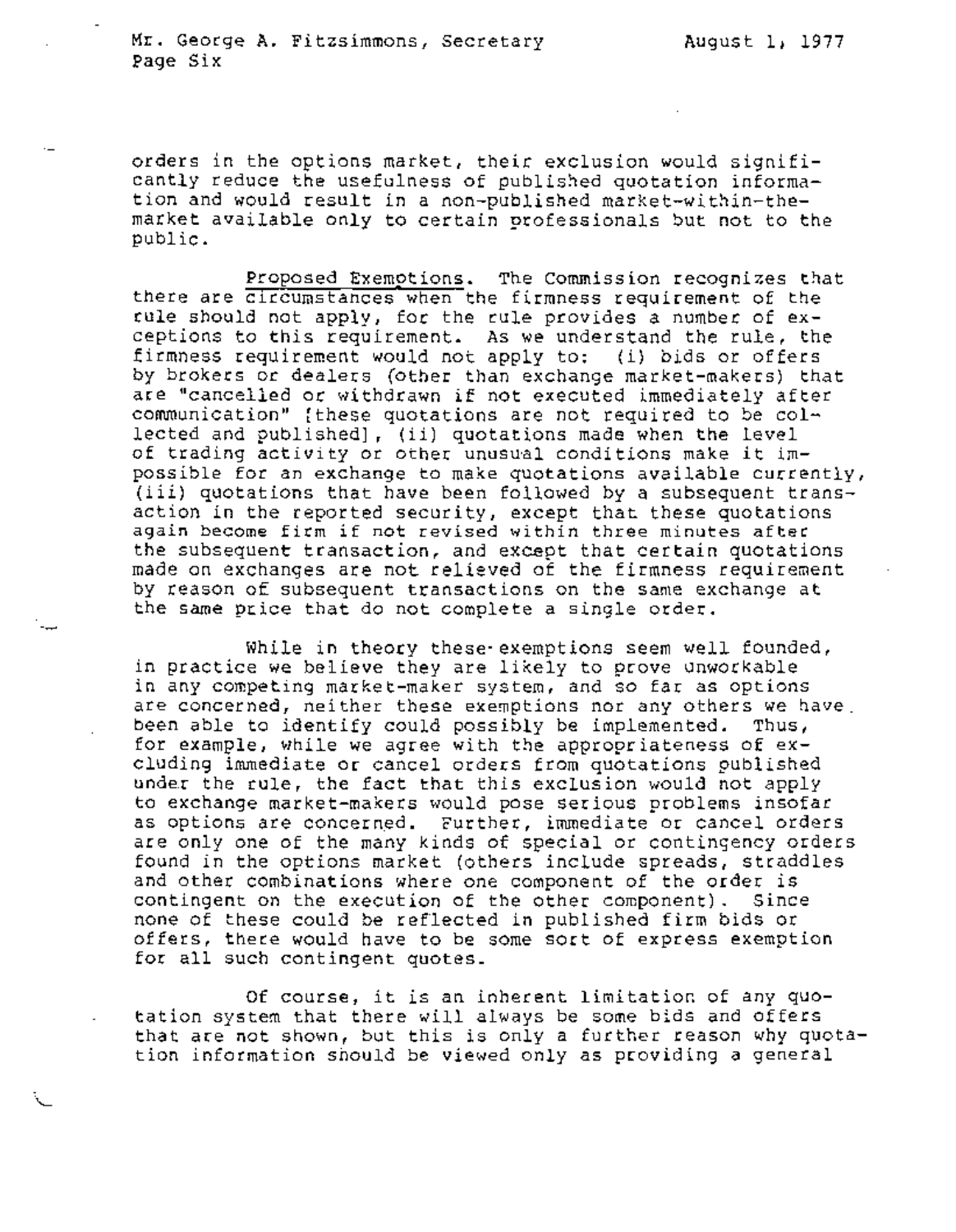sense of an exchange market such as CBOE's. Making quotations firm will not make them any more meaningful, but instead, the firmness requirement will likely result in published quotations being even less representative of the "true" market, since there will be more reluctance to announce firm bids or offers than non-firm ones.

The three-minute grace period exemption is simply unworkable if applied to options. Asnoted above, option prices relate to the market in the underlying security as well as in each series of option on the same underlying security. Thus in order for a competing market-maker or other broker or dealer to know the precise status of each of his options bids and offers at any particular time, he will have to closely monitor precisely when any transaction in not less than 25 different securities has been "effected" on his own exchange or "reported in the consolidated system" if effected elsewhere. Apart from the technical difficulties of divising a system that would permit even a unitary specialist to keep current as to the status of all such transactions under a "three-minute rule, " when it comes to extending such a system to each competing market-maker on CBOE's floor, we are unable to even imagine what such a system would involve. If only considerations of cost were involved, this would be reason enough not to proceed down this path, but beyond the cost of the system (if such a'system could even be designed) there is the further Problem that no competing market-maker could possibly be able to make markets and monitor all of these other transactions and their impact on his quotes at the same time. The likely result would be to lessen greatly the incentive for any marketmaker to remain on an exchange floor under such circumstances.

The Commission in its release announcing the proposed rule asks commentators to consider whether potential problems with the exemptions from the firmness requirement make it appropriate that bids and offers be firm under all circumstances. Having considered this with respect to options, and in light of our general objections to the firmness requirement as stated above, it is our strong belief that the only rule worse than one with unworkable exemptions would be a rule with no exemptions at all.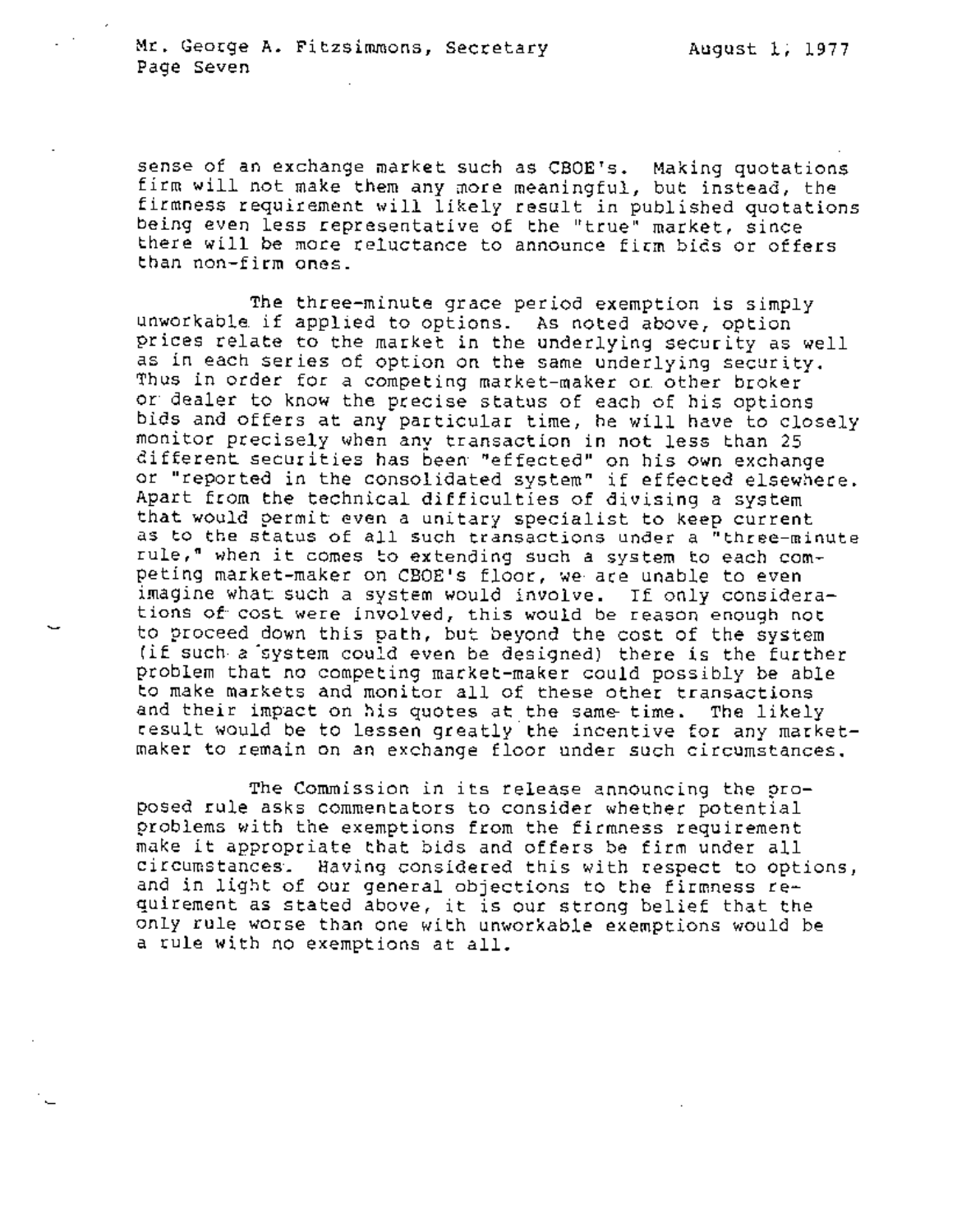**`** 

## IMPACT OF THE PROPOSED **RULE**  ON STOCK TRADING

Thus far, our comments have been directed at the difficulties of applying a firm quotation rule to options trading. However, we believe that there are also problems associated with applying the rule to stock trading, centering around certain potentially anticompetitive consequences of the rule. Our concern relates to the difficulty noted above in applying the rule to a competing market-maker system. In our judgment, these difficulties are so substantial that, as a practical matter, the rule can only function under a unitary specialist system. While this may not present any immediate difficulties for existing stock exchanges, it is likely to mean that the unitary specialist system will be frozen in place on all stock exchanges, and the move toward greater market-making competition on exchange floors that is just beginning to appear will have been arrested in its infancy.

In our view, this likely result is inconsistent with the Commission's stated goal in proposing Rule llAcl-l; namely, to enhance competition by fostering the development of a national market system. Of course, we share this goal, which is mandated by the Securities Acts Amendments of 1975. However, because we think that the rule is likely to impair and not enhance competition, and because we do not believe that a firm quotation rule is a necessary prerequisite to the development of a national market system (this point will be discussed in our comments in response to Release No. 34-13662, to be filed shortly), we do not agree that the adoption of such a rule can be justified in the name of competition.

The anticompetitive impact of a firm quotation rule in its application to stock trading will be especially troublesome for CBOE if, for competitive reasons, we find it necessary to commence stock trading in accordance with our pending proposal. Our proposal contemplates that if other markets can combine the trading of options and stocks, then CBOE would also trade stocks under its competing market-maker system. For reasons already discussed, we are not sure that it is possible to trade stocks in this way under the proposed quotation rule, and if it is not, CBOE will be under an obvious competitive disadvantage. The requirement that the published quotations of an exchange must represent an aggregation of all bids and offers of market-makers at the published price would be extremely difficult for CBOE to meet under its proposal to trade stocks in a competing market-maker system. Even if we are